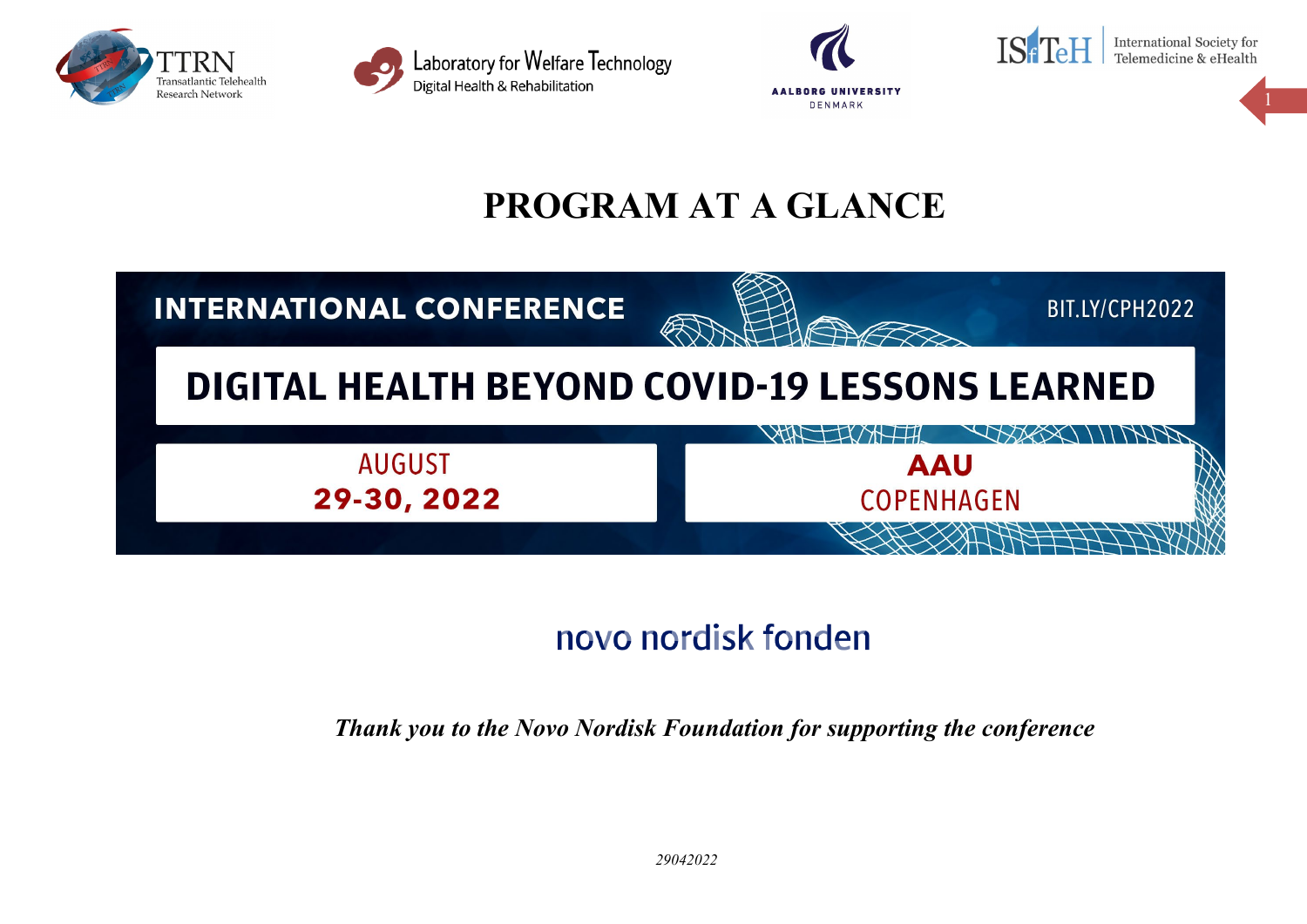



Laboratory for Welfare Technology Digital Health & Rehabilitation



International Society for Telemedicine & eHealth

2

# 1.0 Background

In 2016, the Transatlantic Telehealth Research Network (TTRN) published a vision paper on digital health entitled "Personalized Telehealth in the Future: A Global Research Agenda". The aim of the paper was to develop a strong evidence base of successful, innovative digital health solutions that could lead to scalable and sustainable digital health programs. The coronavirus outbreak was first reported towards the end of 2019 and was soon declared a pandemic by the World Health Organization. Due to the unprecedented COVID-19 pandemic, treating patients remotely is no longer a matter of convenience. Remote treatment has become imperative for digital health stakeholders, organizations, and providers. There is a vital need to understand and provide care in a safe and secure manner. For digital health to be effective, it needs to become a routinely used part of our health system. This requires change in management practices and a redesigning of existing models of care. Two key questions emerge: What have we learned so far about implementing new digital health technologies? And what lessons can be learned that we can use to improve digital health care? In this light, the TTRN are issuing this call for an international conference, to be held in collaboration with the International Society of Telemedicine & eHealth at Aalborg University, the conference to be held in Copenhagen, August 29-30, 2022. The Novo Nordisk Foundation is supporting the conference, enabling us to invite distinguished scholars to hold keynote speeches and to award grants to youngers researchers to participate in the conference. Hope to see you at the conference.

## **Target group**

The target group of the conference are younger and senior researchers within the fields of healthcare and health management, healthcare professionals, and managers within the healthcare system, including private firms working within digital health throughout the world.

# 2.0 Aims of conference

- To present and share experiences on research on implementation of the newest digital health technologies and services in the healthcare sector during the COVID-19 pandemic;
- To identify, communicate and compare lessons learned on digital health beyond COVID-19;
- To identify knowledge gaps and challenges for further research within digital health beyond the pandemic;
- To identify potential opportunities for exchange of knowledge and research collaboration in the field of digital health;
- To provide younger researchers within digital health the opportunity to present their work to a broad range of international scholars and colleagues.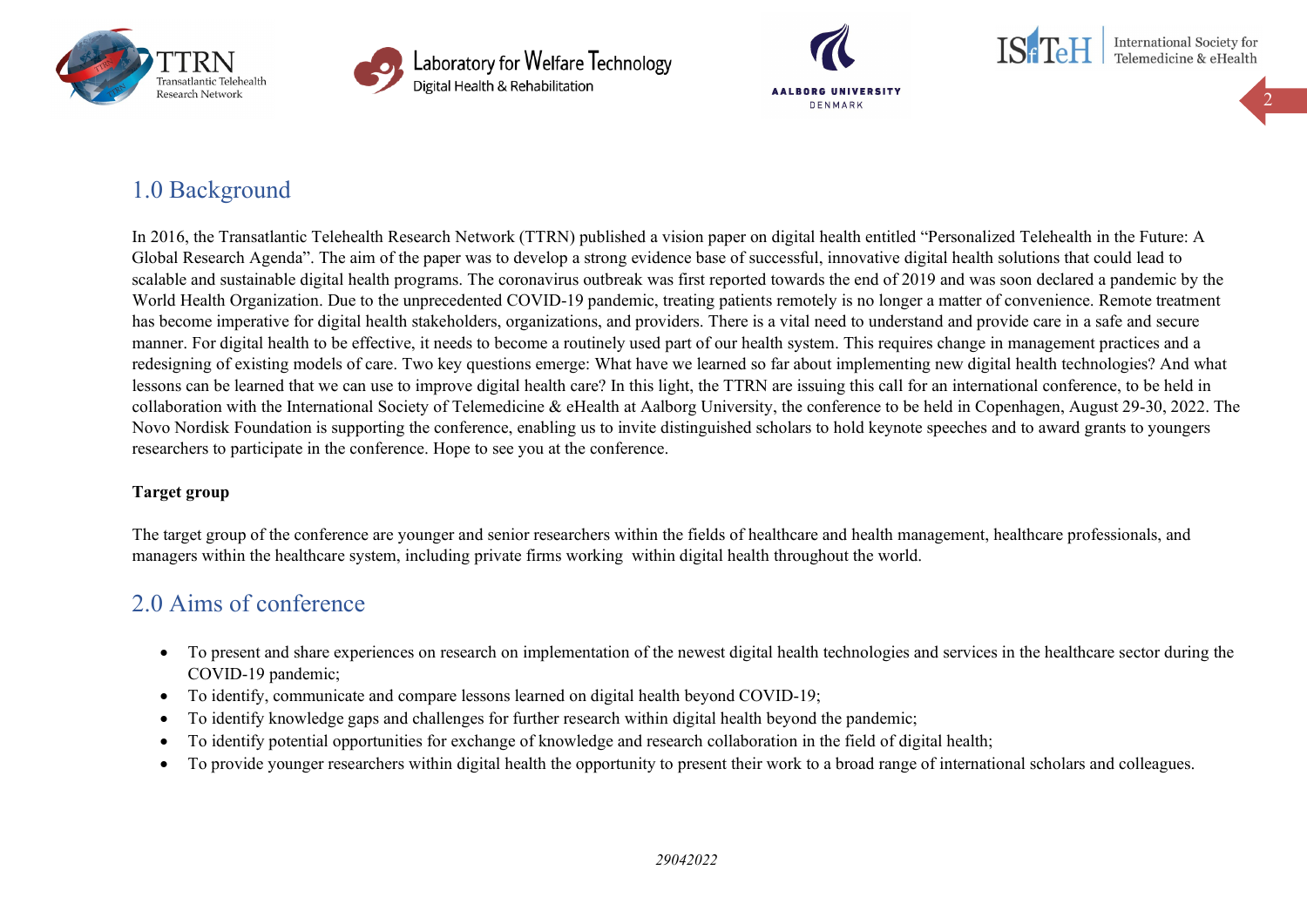







# 3. Time and venue for conference

The conference will take place on August 29-30, 2022 at the Copenhagen campus of Aalborg University.

## COVID-19

Form: Hybrid with mainly physical presentation and virtual presentations. The conference will follow the guidelines of the Danish Health Authorities with regard to COVID-19 and you can read about the rules here: [https://www.sst.dk/en/English.](https://www.sst.dk/en/English)

If the conference is cancelled due to COVID-19, all registered participants will receive a refund of their conference participation fee.

If presenters are not able to join the conference in Copenhagen due to COVID-19 or for any other reason, there will be an opportunity for prerecorded presentations.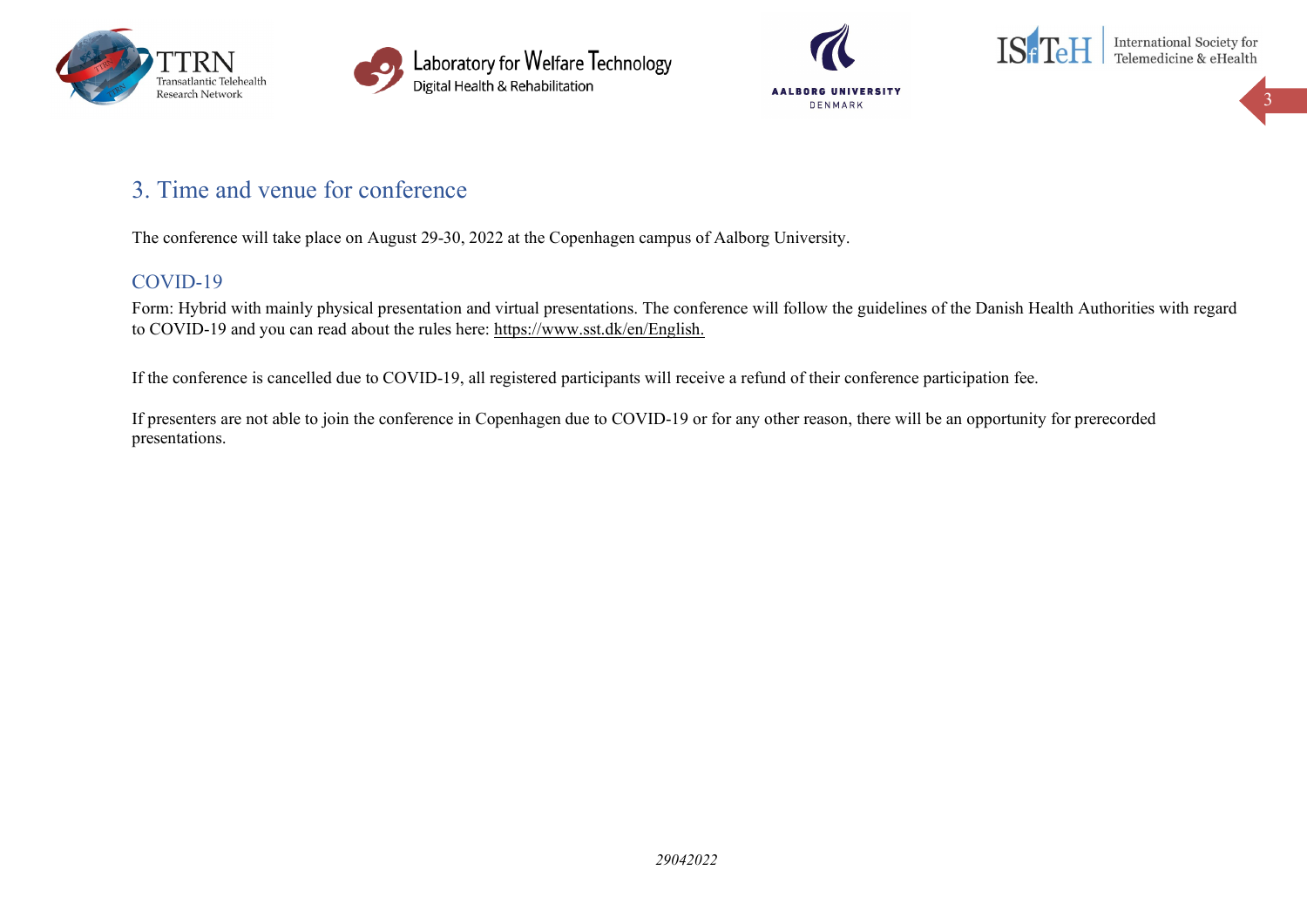







## 4.0 Organization of conference

The conference has both an Organizing Committee and a Scientific Committee to assess submitted presentation. Professor Birthe Dinesen from Aalborg University (AAU) is head of the conference Organizing Committee. Members of the two committees are listed below.

## **Organizing committee**

- Professor Kristian Kidholm, CIMT, Odense University Hospital, DK
- Director & Dr David Lindeman, CITRIS Health, UC Berkeley, USA
- Gale Berkowitz, Associate Director CITRIS Health, CITRIS, UC, Berkeley, CA, USA
- Frederic Lievens, International Society for Telemedicine & eHealth (ISfTeH), Brussels
- Professor Birthe Dinesen, Laboratory for Welfare Technologies Digital Health & Rehabilitation, Sport Sciences -Performance and Technology, Department of Health Science and Technology, Aalborg University (AAU), DK (head and local convenor)

## **Scientific committee**

- Professor Kristian Kidholm, CIMT, Odense University Hospital, DK
- Professor Lars Dittmann, Department of Photonics Engineering, Networks Technology and Service Platforms, Danish Technical University, DK
- Professor Heather Young, Betty Irene Moore Nursing school, UC Davis, CA, USA
- Nancy Albert, PhD, CCNS, CHFN, CCRN, NE-BC, FAHA, FCCM, FHFSA, FAAN, Associate Chief Nursing Officer, Office of Nursing Research and Innovation, Cleveland Clinic Health System and Adjunct Professor AAU
- Gale Berkowitz, Associate Director CITRIS Health, CITRIS, UC, Berkeley, CA, USA
- Professor Birthe Dinesen, Laboratory for Welfare Technologies Digital Health & Rehabilitation, Sport Sciences -Performance and Technology, Department of Health Science and Technology, AAU, DK

# 5. Call for abstracts and poster presentations

You are invited to submit an abstract for presenting either a paper or a poster at the conference. See the call at this [link](https://www.labwelfaretech.com/ttrn/cph2022/)

See the *Call for abstract and posters presentation*" (pdf-file) which explains the details of submitting an abstract or poster proposal. You will also find a template for the abstract here. **Abstracts has to be submitted to this email: lwt@hst.aau.dk**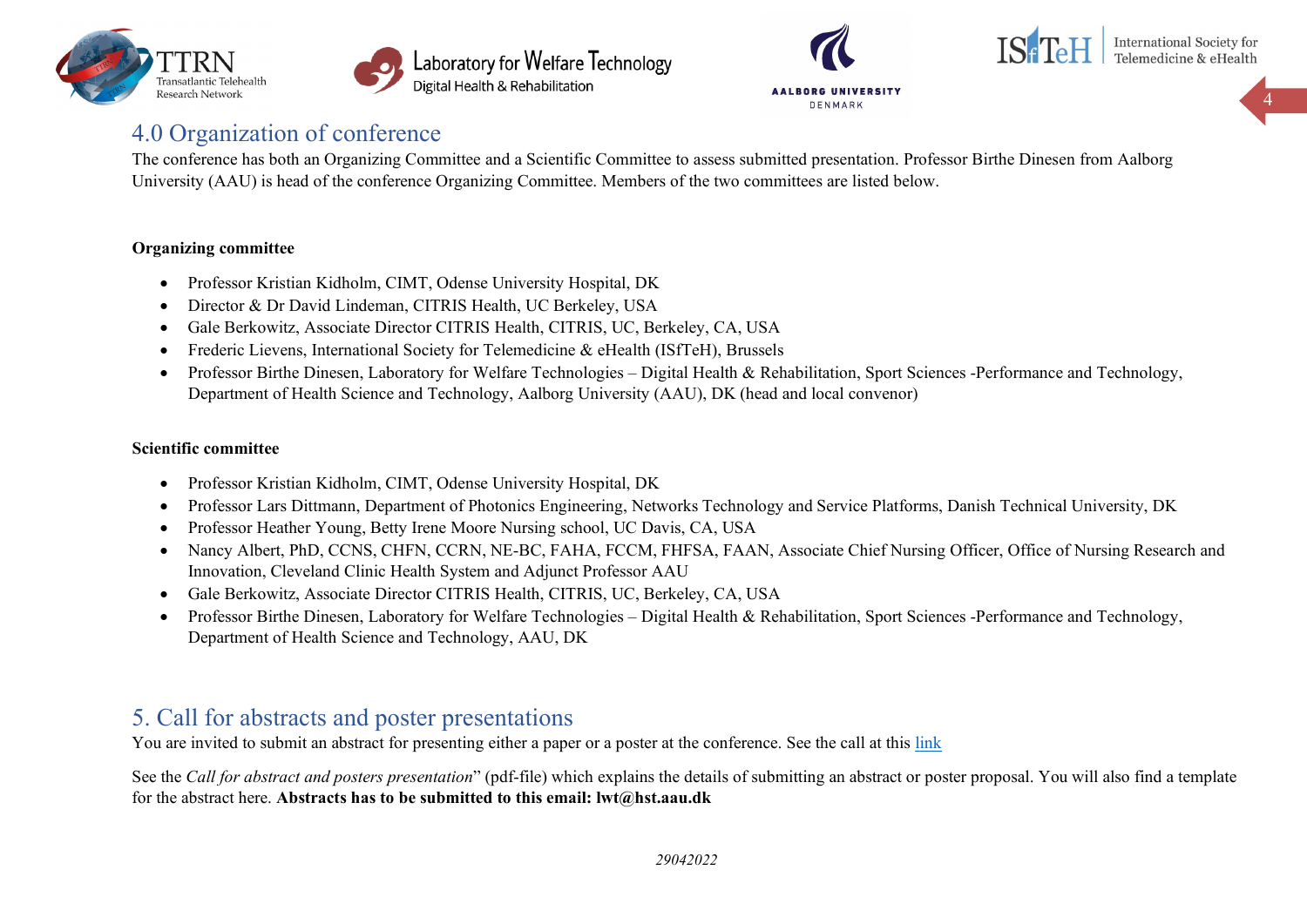







International Society for<br>Telemedicine & eHealth

5

# 6. Proceedings

All abstracts and posters will be published at [Journal of Medical Internet Research \(JMIR\)](https://www.jmir.org/) and after the conference you will be able to get 20% in discount on submission of manuscripts for publication in JMIR.

# 7. Conference planning schedule

## **March 4, 2022**

- Flyer on the conference and open for registration;
- Call for submission of abstracts for oral or poster presentations;
- Call for grants for younger researchers.

## **May 15 at 12 pm, 2022**

- Deadline for submission of abstracts for oral or poster presentations;
- Deadline for applying for grants for younger researchers.

## **May 29, 2022**

Notice of acceptance/rejection of abstracts for oral or poster presentations and for grants for younger researchers

**June 6, 2022** Final version of abstracts for oral or poster presentations to be submitted to the e-mail: lwt@hst.aau.dk

## **August 8, 2022**

Registration closes.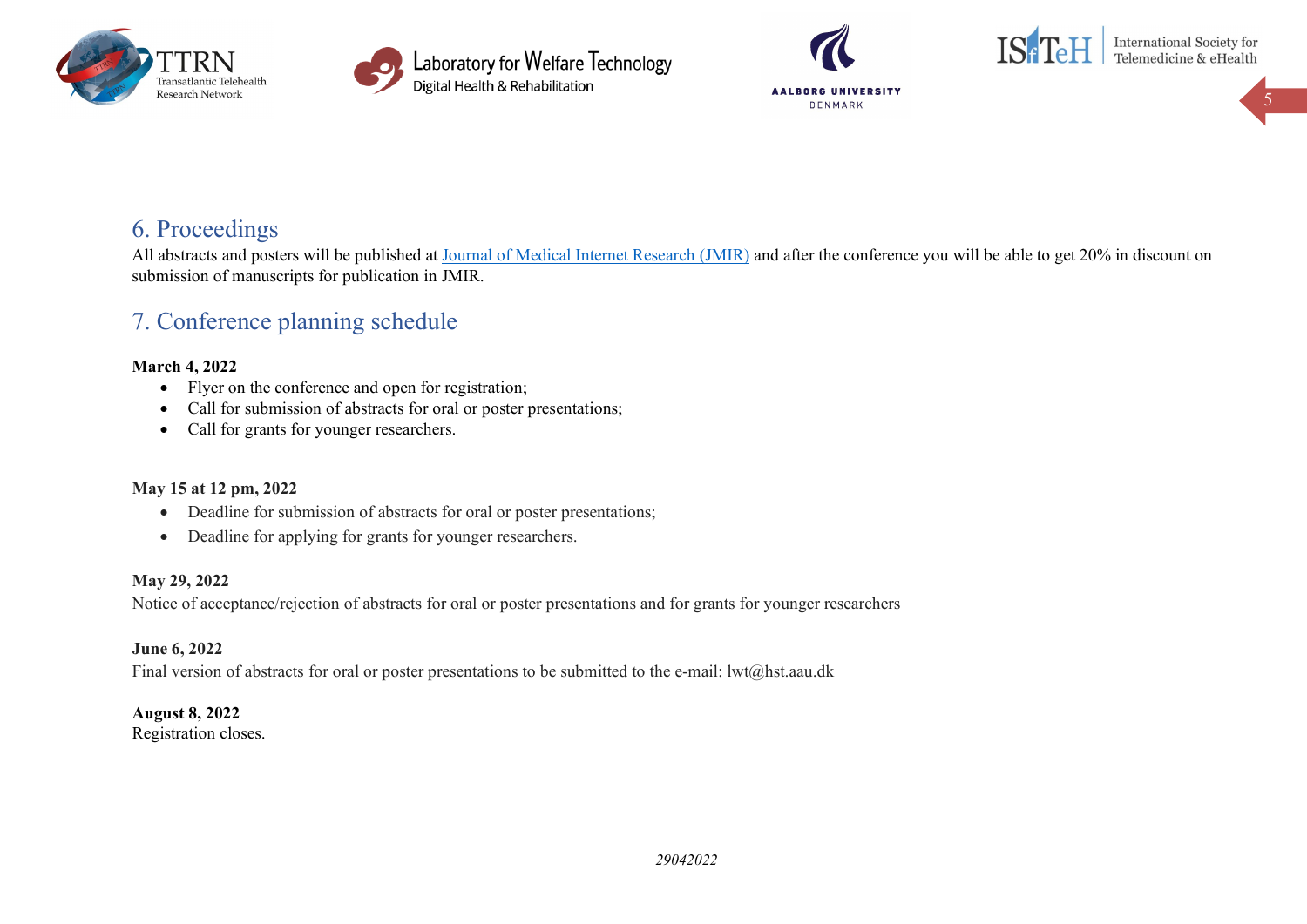







International Society for<br>Telemedicine & eHealth

6

# 8. Grants for younger researchers

There is possibility for younger researchers (under age 40) to apply for grants of DKK 4000 (600 USD/ 538 Euro) to cover travel expenses, accommodation, and conference fees. Ten grants will be awarded. Applicants for the travel grant should submit a motivation letter, CV and publication list. The application should be submitted before **May 1 at 12 pm, 2022** to Professor Birthe Dinesen at [bid@hst.aau.dk](mailto:bid@hst.aau.dk)

## 9. Find your way around Aalborg University (Copenhagen Campus)

With the AAU Map app, you can easily find your way to seminar rooms, work spaces, canteens, libraries and other relevant locations at Aalborg University, Copenhagen Campus. The app makes it easy to navigate around AAU - simply use the search function and let the app guide you to an address or a specific room.

## **How does AAU map work?**

AAU Map resembles other navigation apps via GPS. You can search for addresses or specific room numbers at AAU, and once you have entered a location, the route is shown on a map that guides you from your current position to your desired destination.

Download the AAU map app at the Apple App Store or Google Play. Read more here:<https://www.en.its.aau.dk/app/aau-map/>

## 10. Evaluation of the conference

After the conference, all participants will receive an online questionnaire for their evaluation of the conference.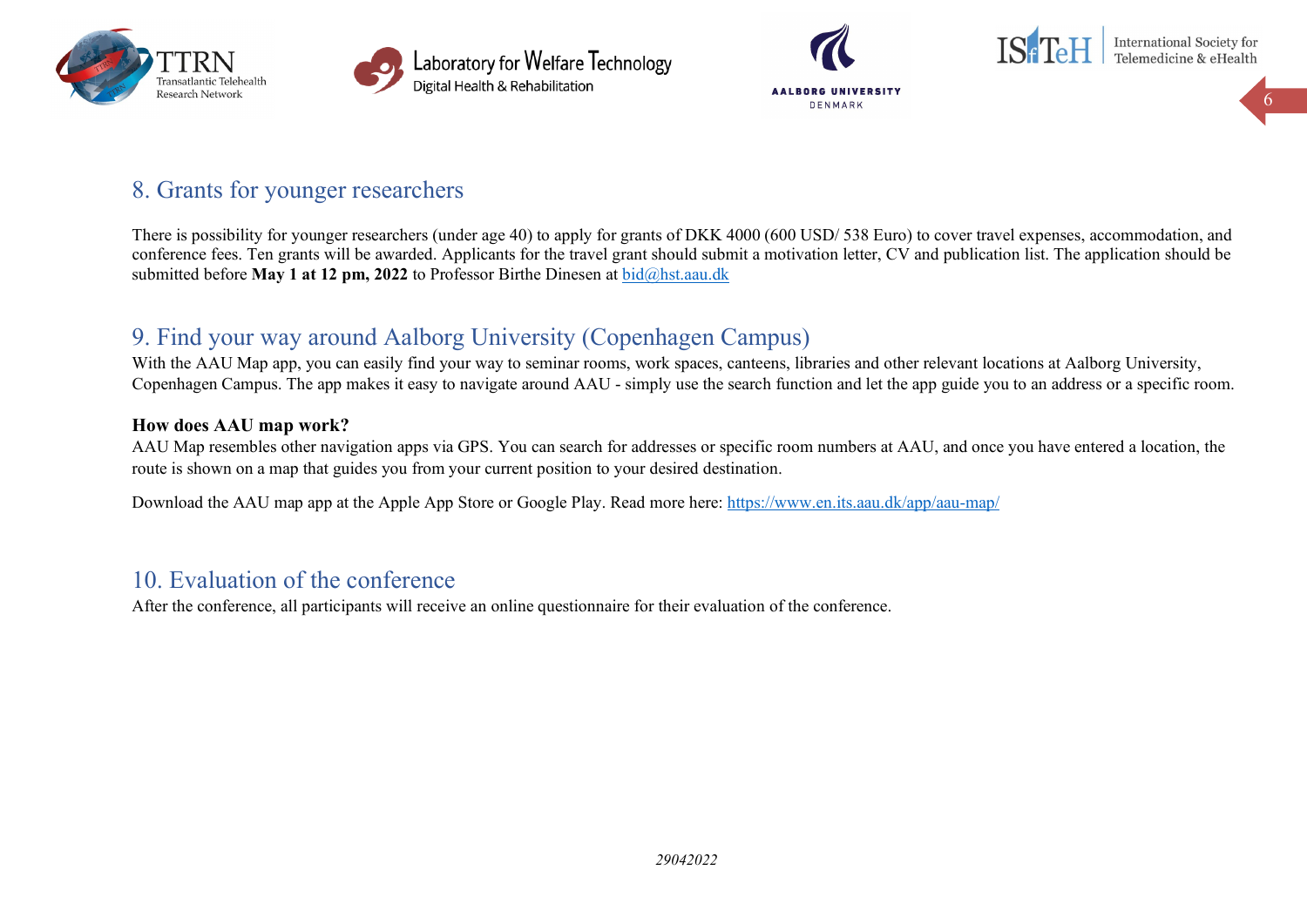









# 11. Hotels

The conference contains [link](https://www.labwelfaretech.com/ttrn/cph2022/)s to Copenhagen hotels with reduced rates se link Participants have to make reservations on their own.

There are also links to low budget hotels for students and younger researchers.

# 10. Registration

The conference participation fee in DKK 595 (88 \$/ 80 Euro), which covers two days participation, catering, a set of abstracts and receptions both days.

Registration for the conference opens **March 4, 2022** at this [link.](https://www.labwelfaretech.com/ttrn/cph2022/)

Registration closes **August 8, 2022**. For cancellation policy please see homepage.

If your abstract for a presentation or poster session has been accepted or if you have received a travel grant (for younger researchers), you must register for the conference before **August 8 2022** at this [link.](https://www.labwelfaretech.com/ttrn/cph2022/)

## **Cancellation and COVID-19**

If the conference is cancelled due to COVI-19 restrictions your fee will be refunded.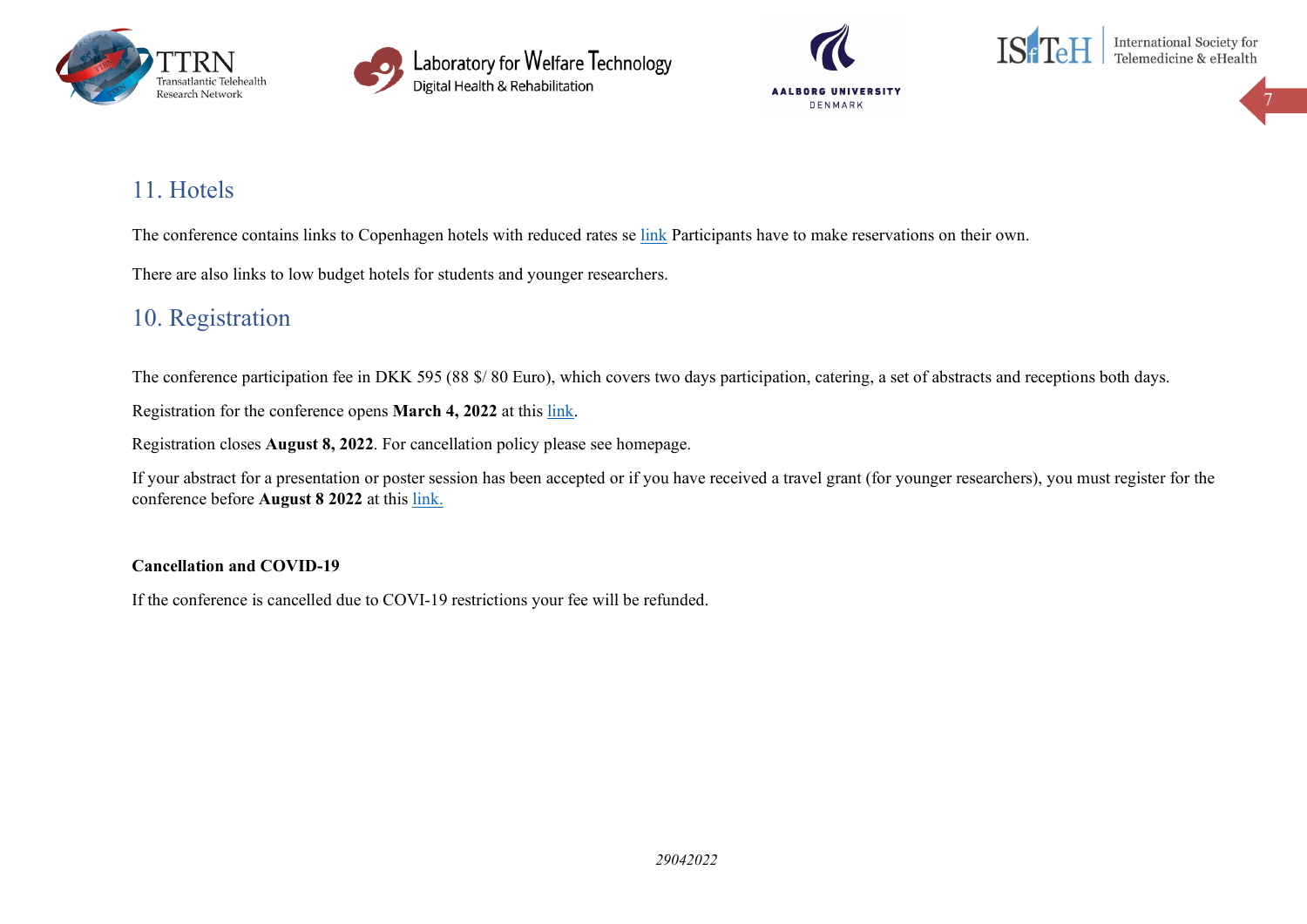





International Society for<br>Telemedicine & eHealth

8

# **PROGRAM**

## **Venue: Building A, A.C. Meyers Vænge 15, Aalborg University, Copenhagen**

## **Monday, August 29, 2022**

## **Venue: Room 1.008, Building A, A.C. Meyers Vænge 15, Aalborg University, Copenhagen**

**Chair:** Birthe Dinesen, Laboratory for Welfare Technologies – Digital Health & Rehabilitation, Sport Sciences-Performance and Technology, Department of Health Science and Technology, Aalborg University (AAU)

**8.00** *Registration, coffee & tea*

**8.30** *Welcome* by Birthe Dinesen, Aalborg University

**8.40** *Digital Health in the future,* opening remarks by Lars Hvilsted, Dean, The Faculty of Medicine, AAU, DK

**8.50 Keynote 1:** *Structurally embedding and implementing digital health into current health systems,* by Frederic Lievens, Vice Executive Director, International Society for Telemedicine & eHealth (IsfTeH).

**9.05** *Is the Covid-19 pandemic a game changer for use of digital health,* by Egon Toft, Head of Research, Aalborg University Hospital, DK

**9.15-9.30 Break**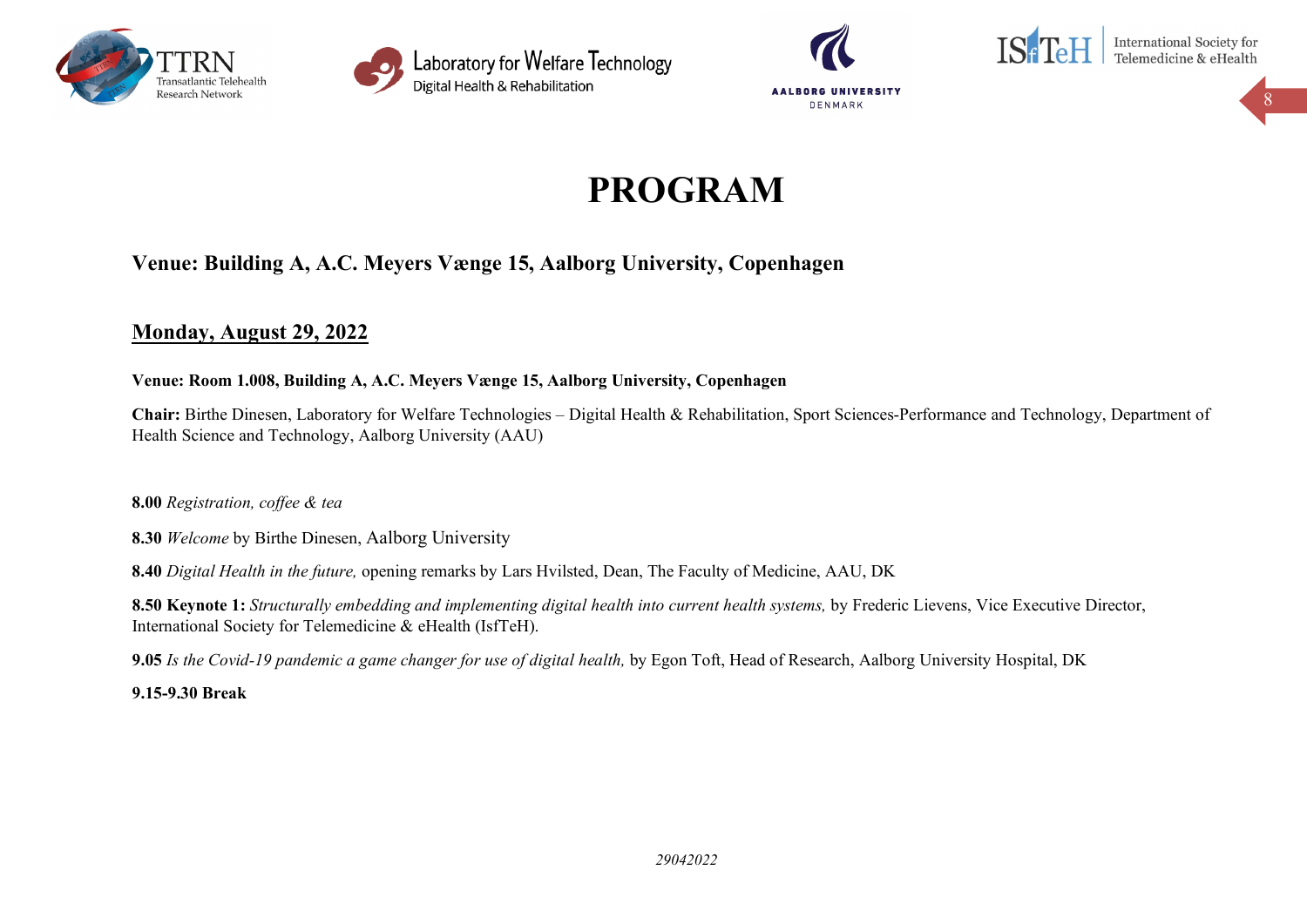







9

## **9.30 Tracks**

| Track A: Co-designing with patients during the<br>pandemic                                                                                                                                         | <b>Track B: Physical activity, digitalization</b><br>and the pandemic                                                                                   | Track C: Data analytics and the pandemic                                                                   |
|----------------------------------------------------------------------------------------------------------------------------------------------------------------------------------------------------|---------------------------------------------------------------------------------------------------------------------------------------------------------|------------------------------------------------------------------------------------------------------------|
| Chair: Helle Spindler, Associate Professor, Department<br>of Psychology and Behavioral Sciences, Aarhus<br>University, DK                                                                          | Chair: Rogerio Pessoto Hirata, Associate Professor of<br>Sport Sciences-Performance and Technology,<br>Department of Health Science and Technology, AAU | Chair: Lars Dittman, Professor, Department of<br>Photonics Engineering, Danish Technical University,<br>DK |
| Venue: Room 1.001                                                                                                                                                                                  | Venue: Room: 3.084A (3 <sup>rd</sup> floor)                                                                                                             | Venue: Room: 3.084B (3rd floor)                                                                            |
| 9.35 Involvement of patients in development of digital<br>care during the COVID-19 pandemic, by Jane<br>Clemensen, Professor, HC Andersen's Children's<br>Hospital, Odense University Hospital, DK | 9.35 Combination of online and in-person training<br>reduced fall accidents in older adults during COVID-19<br>pandemic, by Rogerio Pessoto Hirata      | 9.35 XXX                                                                                                   |
| <b>9.50 XXX</b>                                                                                                                                                                                    | <b>9.50 XXX</b>                                                                                                                                         | <b>9.50 XXX</b>                                                                                            |
| 10.05 Integrating psychosocial aspects in digital<br>solution by Helle Spindler                                                                                                                    |                                                                                                                                                         |                                                                                                            |
| 10.20 Discussion                                                                                                                                                                                   | 10.05 XXX                                                                                                                                               | 10.05 XXX                                                                                                  |
| 10.50 End of session                                                                                                                                                                               | 10.20 Discussion                                                                                                                                        | 10.20 Discussion                                                                                           |
|                                                                                                                                                                                                    | 10.50 End of session                                                                                                                                    | 10.50 End of session                                                                                       |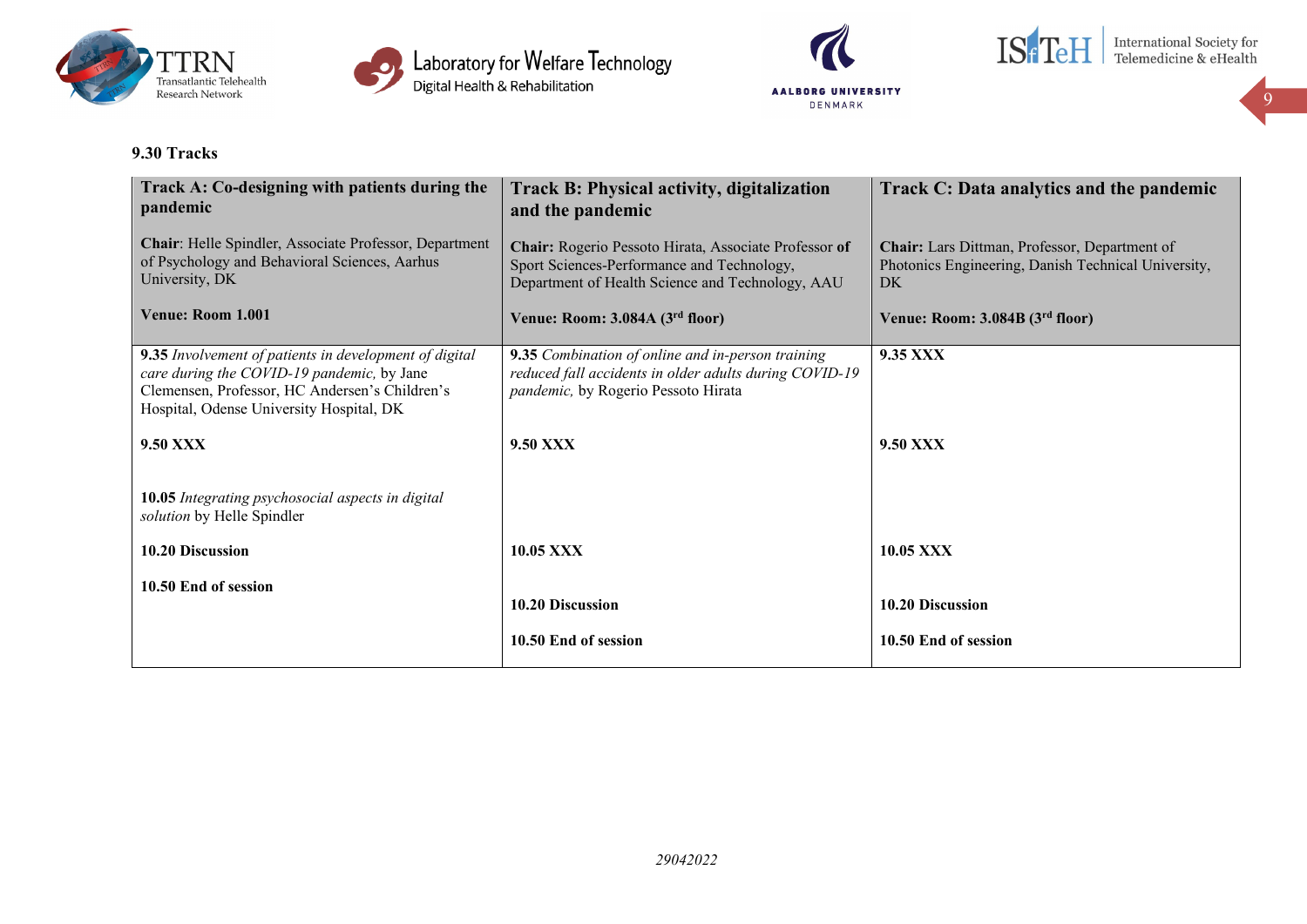





## **Venue: Room 1.008, Building A**

**11.00 Keynote 2:** *Promoting healthy aging in a digital world*, by Thomas Nesbitt, Emeritus Associate Vice Chancellor for Strategic Technologies and Alliances, Founding Director, Center for Health and Technology, UC Davis Health

&

Heather Young, Professor, Dean Emerita and National Director for the Betty Irene Moore Fellowship Program for Nurse Leaders and Innovators, University of California, Davis Health, CA, USA

**11.45 Keynote 3:** *Digital health for vulnerable populations: From co-design to scaling and replication,* by Gale Berkowitz, Associate Director CITRIS Health, CITRIS, University of California, Berkeley, CA, USA

## **12.00-12.45 Lunch & networking**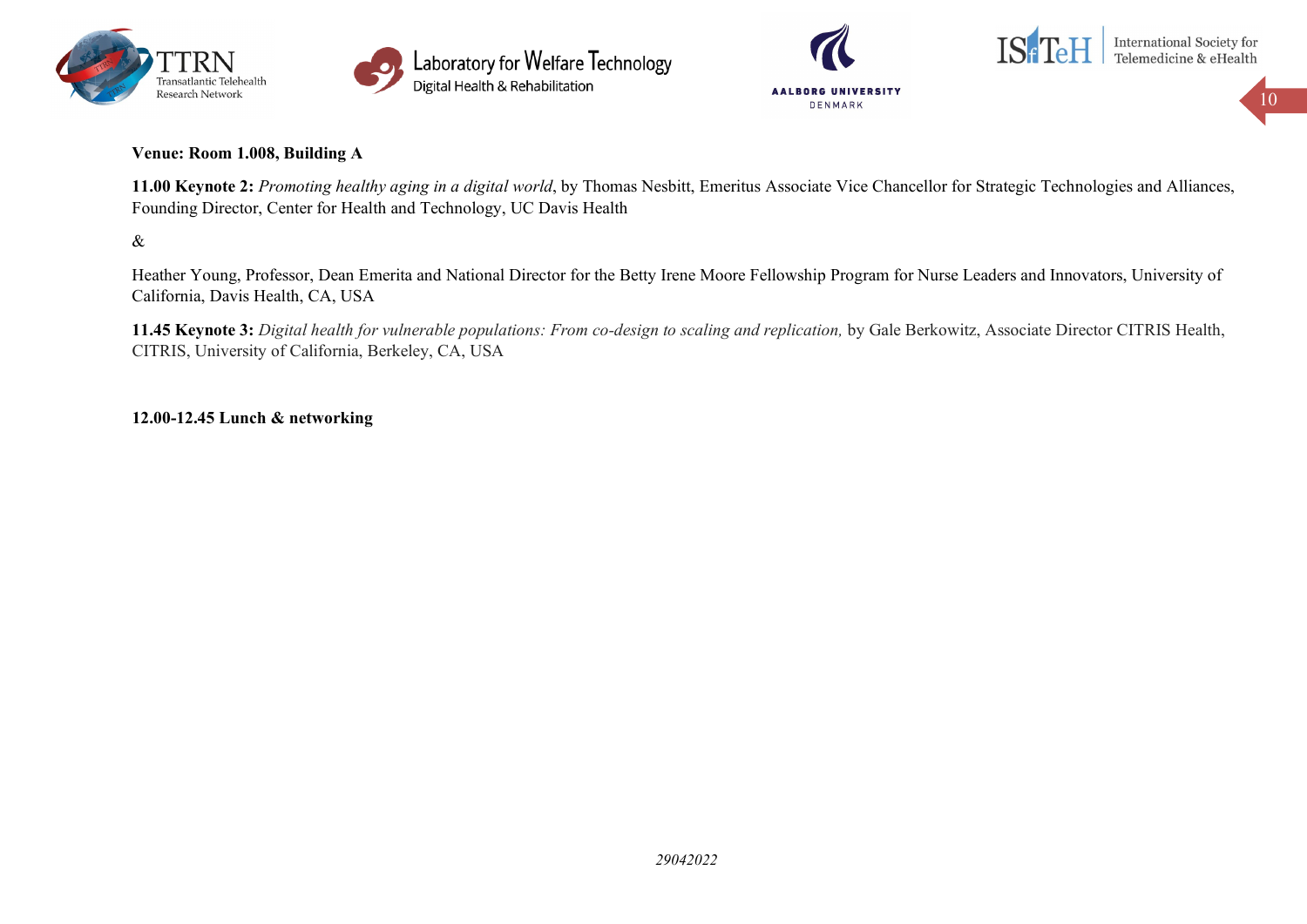







*Attend either the poster session or the roundtable discussion*

#### **12.45 Poster sessions. Venue: Rotunden**

**Chair:** Kristian Kidholm, Professor and Head of Innovation, Center for Innovative Technologies (CIMT), Odense University Hospital, DK

Posters will be available in paper form at the conference. Each presenter will have three minutes for presentation and two minutes for  $Q & A$ . There will be 10 poster presentations.

#### **12.45 Roundtable:** *Data, Security and Digital Citizen Beyond Covid-19*

| Venue            | : Room 1.001                                                                                     |
|------------------|--------------------------------------------------------------------------------------------------|
| Chair            | : David Lindeman, Director CITRIS Health, UC Berkeley, CA, USA                                   |
| <b>Panelists</b> | : Nancy M. Albert Associate Chief Nursing Officer-Research and Innovation, Cleveland Clinic, USA |
|                  | Lars Dittman, Professor, Department of Photonics Engineering, Danish Technical University, DK    |
|                  | Claus Rehfeld, Director Nordic Healthcare Group, Copenhagen, DK                                  |
|                  | Charlotte Bagger Tranberg, Partner, Bech-Bruun Law Offices, Copenhagen, DK                       |
|                  | More to be invited                                                                               |

#### **Venue: Room 1.008, Building A**

**13.45 Keynote 4**: *Telenursing and telemonitoring during and beyond the COVID-19 pandemic,* by Tomoko Kamei, Professor, St. Luke's International University Graduate School of Nursing Science, Tokyo, Japan

#### **14.00-14.20 Break**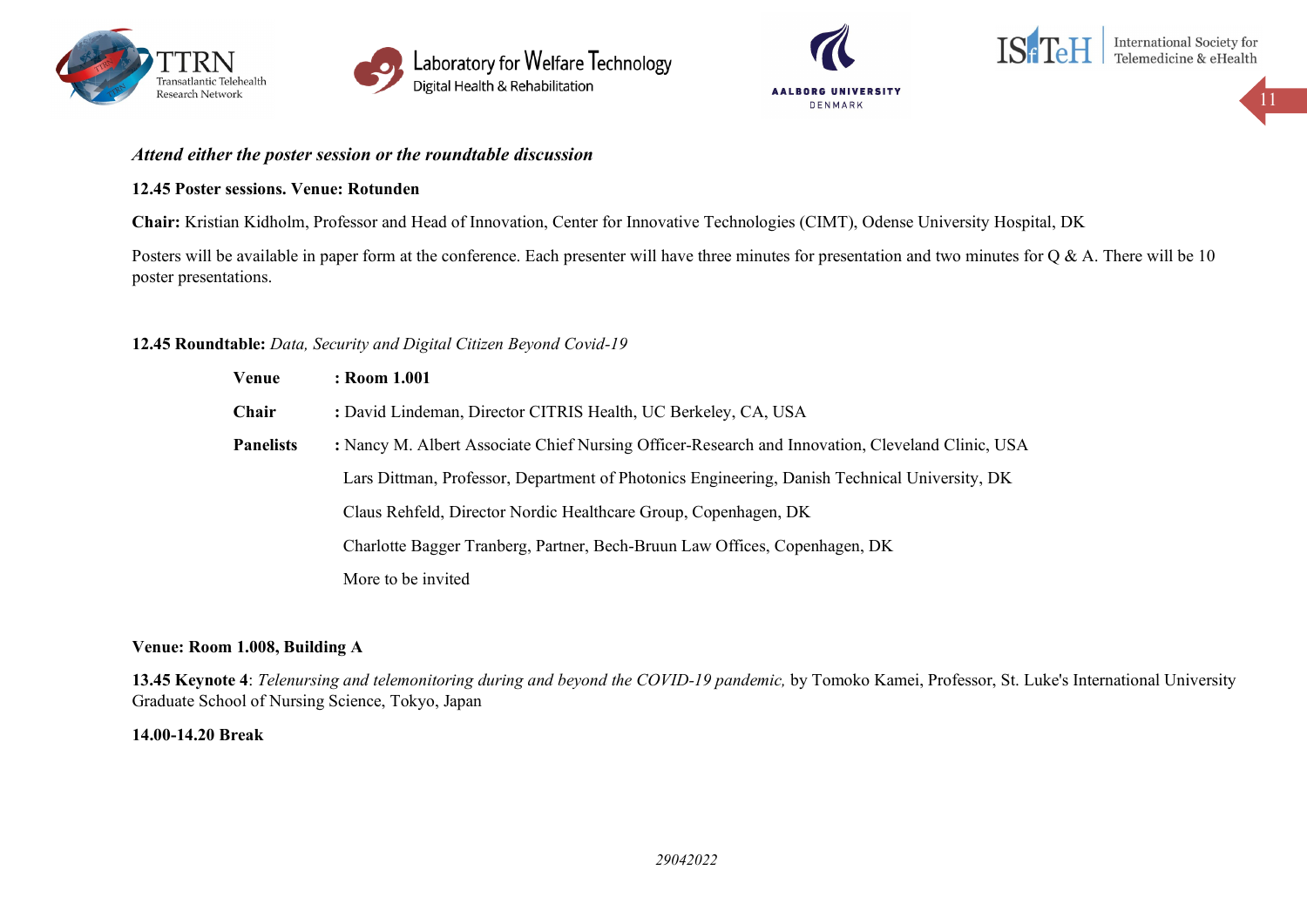







12

## **14.20 Tracks**

| Track D: The internet and the pandemic                                                                                                                          | Track E: Digital Patient education - what are<br>the benefits and challenges?                                                                                                                                                                                           | <b>Track F: Telerehabilitation</b>                                                                                |
|-----------------------------------------------------------------------------------------------------------------------------------------------------------------|-------------------------------------------------------------------------------------------------------------------------------------------------------------------------------------------------------------------------------------------------------------------------|-------------------------------------------------------------------------------------------------------------------|
| Chair: Frederic Lievens, Vice Executive Director,<br>International Society for Telemedicine & eHealth                                                           | Chair: Nancy Albert, Associate Chief Nursing Officer,<br>Office of Nursing Research and Innovation,<br>Cleveland Clinic Health System and Clinical Nurse<br>Specialist, Kaufman Center for Heart Failure, Cleveland<br>Clinic, and Adjunct Professor Aalborg University | Chair: David Lindeman, Director CITRIS, UC<br>Berkeley                                                            |
| Venue: Room 1.001                                                                                                                                               | Venue: Room: 3.084A (3rd floor)                                                                                                                                                                                                                                         | Venue: Room: 3.084B (3 rd floor)                                                                                  |
| 14.20 How did the Internet pass the COVID-19 test? By<br>Lars Dittman, Professor, Department of Photonics<br>Engineering, Technical University of Denmark (DTU) | 14.20 XXX                                                                                                                                                                                                                                                               | 14.20 Future Patient -telerehabilitation of patients with<br>Heart Failure, by Birthe Dinesen, Aalborg University |
| 14.35 XXX                                                                                                                                                       | 14.35 XXX                                                                                                                                                                                                                                                               | <b>14.35 XXX</b>                                                                                                  |
| <b>14.50 XXX</b>                                                                                                                                                | <b>14.50 XXX</b>                                                                                                                                                                                                                                                        | <b>14.50 XXX</b>                                                                                                  |
| 15.05 Discussion                                                                                                                                                | 15.05 Discussion                                                                                                                                                                                                                                                        | 15.05 Discussion                                                                                                  |
| 15.35 End of session                                                                                                                                            | 15.35 End of session                                                                                                                                                                                                                                                    | 15.35 End of session                                                                                              |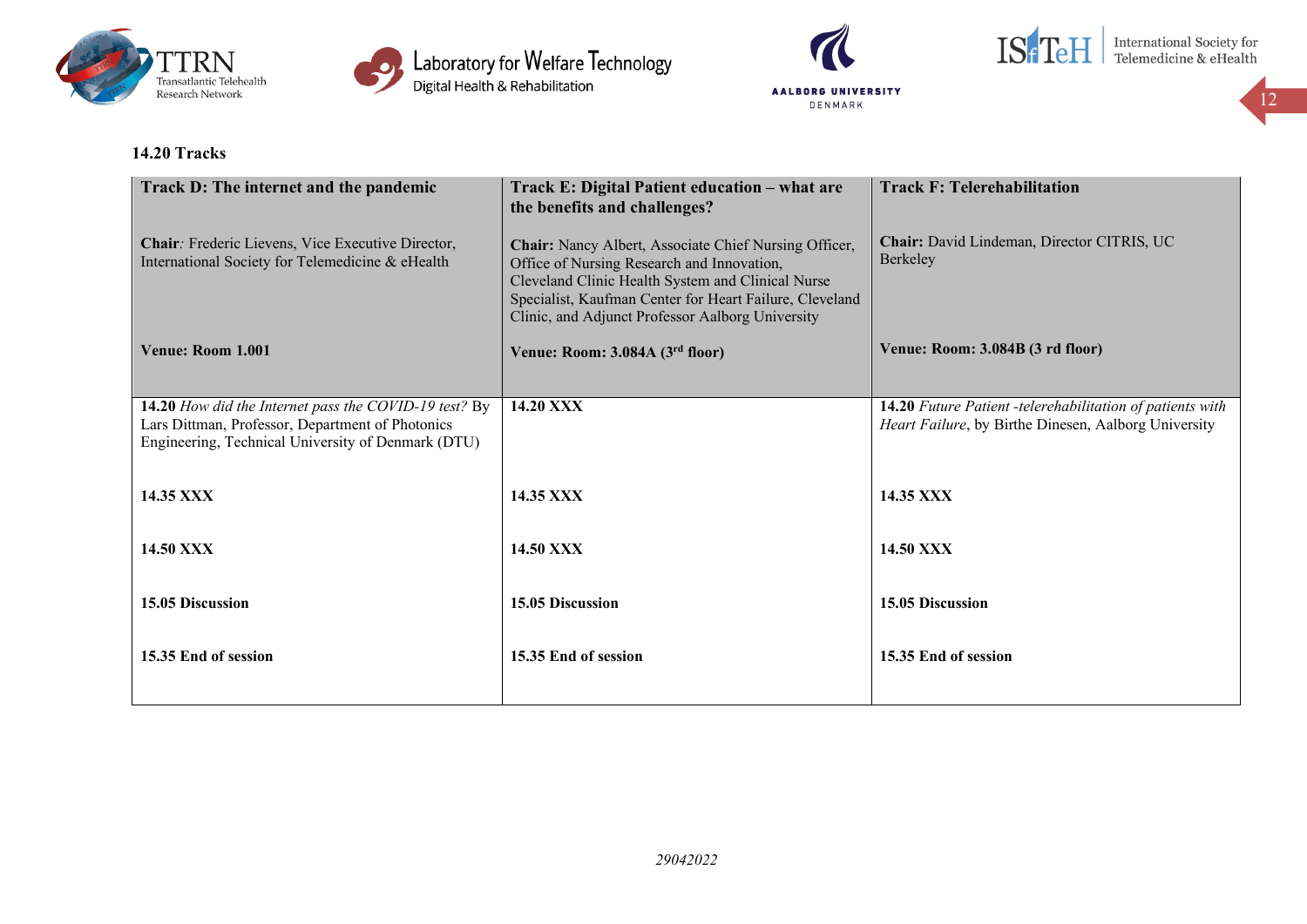





**Venue: Room 1.008, Building A**

**15.40 Keynote 5**: *Advancing distance health – innovations wanted,* by Nancy M. Albert, Associate Chief Nursing Officer-Research and Innovation, Cleveland Clinic, USA

**15.55-17.00** Reception, networking, and celebration of *"10 years anniversary for TTRN"*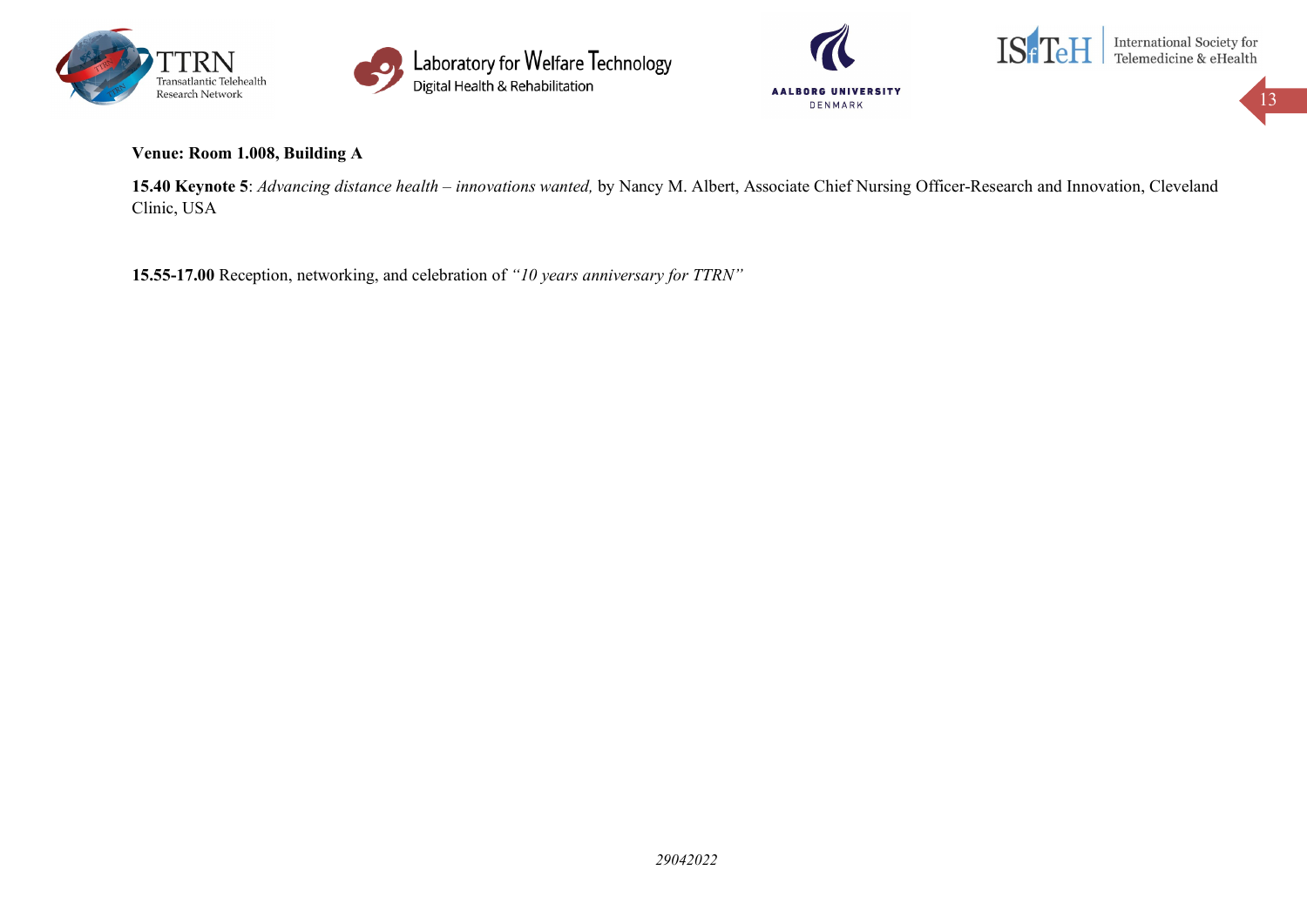





International Society for<br>Telemedicine & eHealth

14

## **Tuesday, August 30, 2022**

**Venue: Room 1.008, Building A, A.C. Meyers Vænge 15, Aalborg University, Copenhagen**

**Chair:** Birthe Dinesen, AAU

**8.00** *Coffee and tea*

**8.30 Keynote 6:** *Telemedicine and remote rehabilitation for cardiac patients in the post COVID-19 era,* by Hiroyuk Daida, Professor, Dean, Faculty of Health Science, Jutendo University, Japan

**8.45 Keynote 7:** *Crisis as catalyst: Toward healthcare equity* by Shomit Ghose, Board member of FluoGuide A/S, Healthtech advisor at the BioInnovation Institute, Industry advisory board UC Berkeley Sutardja Center, Entrepreneur in residence at UC Riverside, and Adjunct Professor in Innovation and Entrepreneurship, University of San Francisco, CA, USA

## **9.00 Tracks**

| <b>Track G: AI and social robots</b>                                                                                                                                                                                                                                                             | Track H: Digital Health in the home during the<br>pandemic                                             | Track I: Entrepreneurship and innovation: the<br>pandemic as a game changer                   |
|--------------------------------------------------------------------------------------------------------------------------------------------------------------------------------------------------------------------------------------------------------------------------------------------------|--------------------------------------------------------------------------------------------------------|-----------------------------------------------------------------------------------------------|
| Chair: Lilli Worre Høpner Jensen, Ph.D. student,<br>Interdisciplinary Orthopedics, Aalborg University<br>Hospital & Laboratory for Welfare Technologies -<br>Digital Health & Rehabilitation, Sport Sciences-<br>Performance and Technology, Department of Health<br>Science and Technology, AAU | Chair: Jane Clemensen, Professor, HC Andersen's<br>Children's Hospital, Odense University Hospital, DK | Chair: Jes Broeng, Professor & Director, DTU<br>Entrepreneurship                              |
| Venue: Room 1.001                                                                                                                                                                                                                                                                                | Venue: Room: 3.084A (3 <sup>rd</sup> floor)                                                            | Venue: Room: 3.084B (3rd floor)                                                               |
| 9.05 "Hi, Robot" - social robots for elderly care, by<br>Birthe Dinesen, AAU, DK                                                                                                                                                                                                                 | <b>9.05 XXX</b>                                                                                        | <b>9.05</b> How can universities use surrogate<br>entrepreneurs to foster more innovation and |
|                                                                                                                                                                                                                                                                                                  | <b>9.20 XXX</b>                                                                                        | entrepreneurship? by Argyro Nikiforou, Assistant                                              |
| 9.20 Telehealth frontiers: social robots in<br>developmental and behavioral pediatrics" by Veronica                                                                                                                                                                                              |                                                                                                        | Professor, DTU                                                                                |
| Ahumada, Director of the Technology and Social                                                                                                                                                                                                                                                   |                                                                                                        |                                                                                               |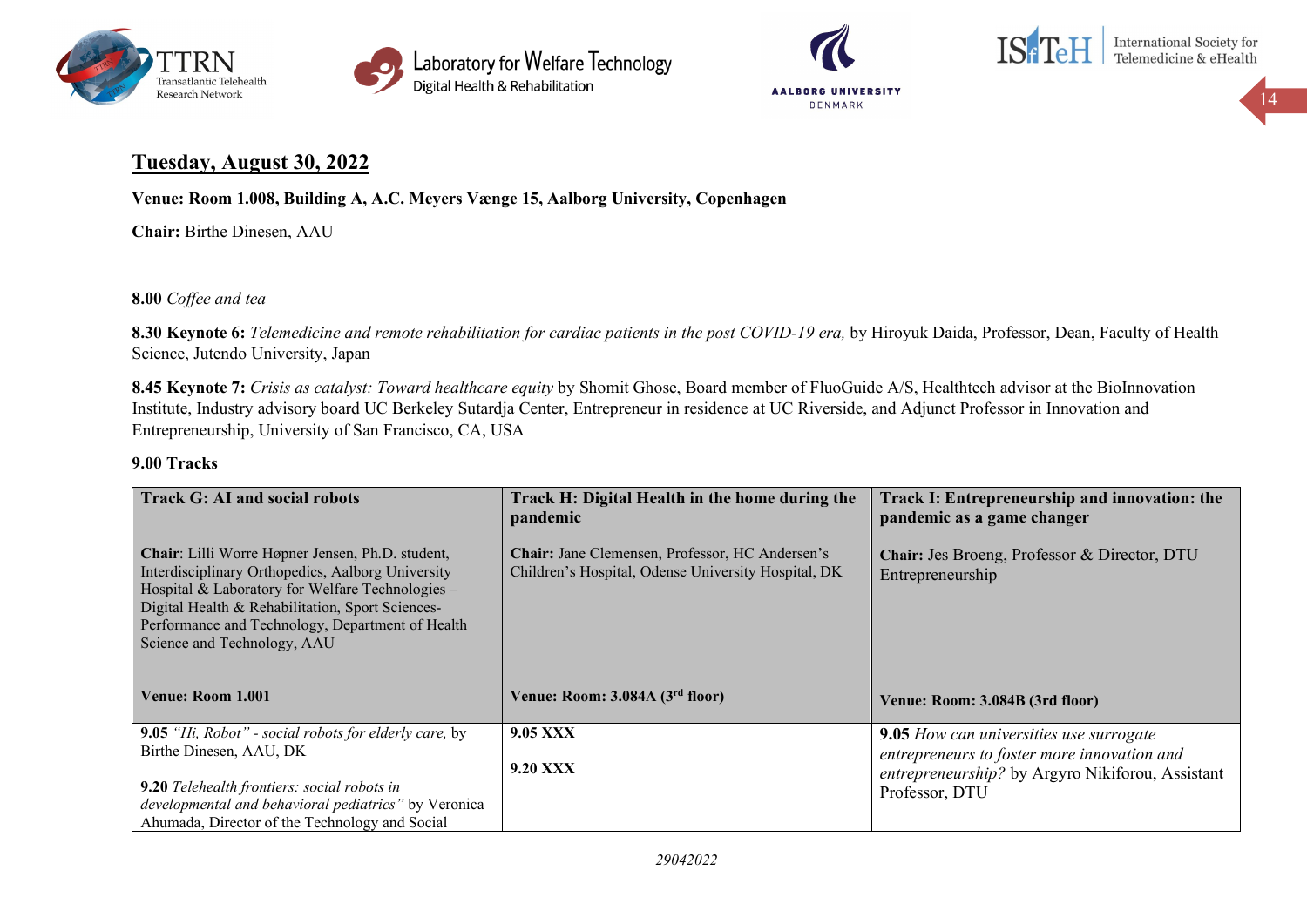



Laboratory for Welfare Technology<br>Digital Health & Rehabilitation



**AALBORG UNIVERSITY** 

|                                                                                                   | <b>UENMARK</b>       |                                                                                                                                                          |
|---------------------------------------------------------------------------------------------------|----------------------|----------------------------------------------------------------------------------------------------------------------------------------------------------|
| Connectedness Lab, UC Davis & Assistant Professor,<br>Department of Pediatrics, UC Davis, CA, USA |                      | 9.20 Hospitals as Innovation Hubs, by Valeri Daussin,<br>senior commercial project manager, Aalborg University<br>Hospital, The North Denmark Region, DK |
|                                                                                                   |                      | 9.35 XXX                                                                                                                                                 |
| 9.35 XXX                                                                                          | 9.35 XXX             | 9.50 Discussion                                                                                                                                          |
| 9.50 Discussion                                                                                   | 9.50 Discussion      | 10.20 End of session                                                                                                                                     |
| 10.20 End of session                                                                              | 10.20 End of session |                                                                                                                                                          |

## **10.20 Break**

## **Venue: Room 1.008, Building A**

**10.40 Keynote 8:** *Global Digital health Innovation during COVID-19: Lessons from Lighthouse and ACTIVATE,* by David Lindeman, Director Health, CITRIS, University of California, Berkeley

**10.55** *Tele-palliation - a new way forward for palliative care?* by Jarl Voss Andersen Sigaard, consultant, Ph.D. researcher, Hanne Aagaard Christensen, RN, Sanne Broch Skov, RN Palliative Team, Hospital South West Jutland, Esbjerg, DK

**11.10 Keynote 9:** *Experiences with digital health during COVID-19 in Denmark,* by Morten Elbæk Petersen, CEO Sundhed.dk and Q &A (10 minutes)

### **11.35-12.40 Lunch and networking**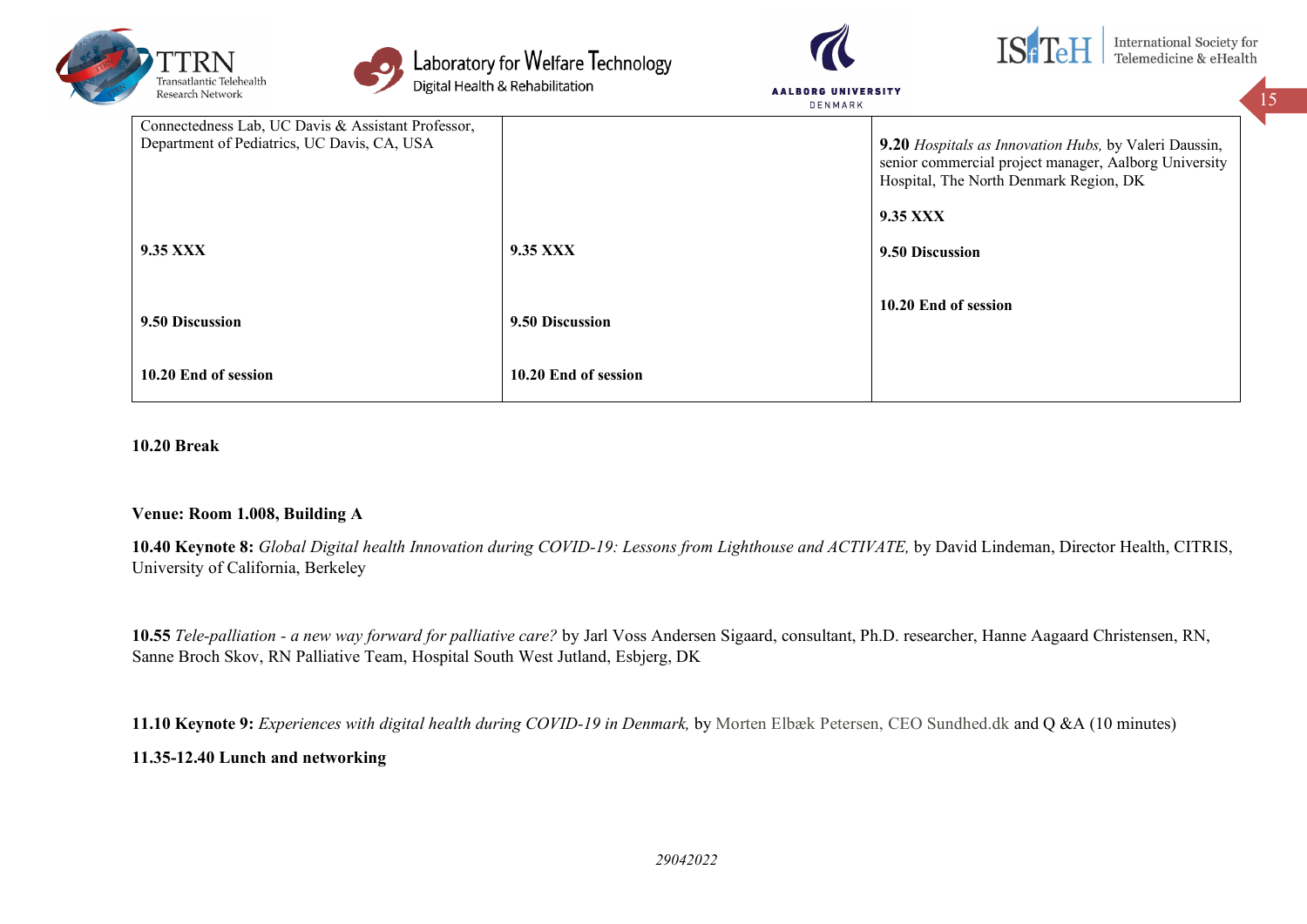







## *Make your choice after lunch and attend the poster session or the roundtable discussion, see below.*

## **12.40 Poster sessions: Venue: Rotunden**

**Chair:** Kristian Kidholm, Professor & Head of Innovation at Center Innovative Technologies (CIMT), Odense University Hospital, DK

Posters will be available as hard copy at the conference. Each poster presenter will have 3 minutes for presentation and 2 minutes for  $Q & A$ . There will be 10 poster presentations.

## **12.40 Round tabel:** *The pandemic, digitalization and equality for health*

| Venue            | : Room 1.001                                                                                                                                                                                     |
|------------------|--------------------------------------------------------------------------------------------------------------------------------------------------------------------------------------------------|
| Chair            | : Nancy M. Albert, Associate Chief Nursing Officer-Research and Innovation, Cleveland Clinic, USA and Adjunct Professor at<br>AAU, DK                                                            |
| <b>Panelists</b> | : Heather Young, Professor, Dean Emerita and National Director for the Betty Irene Moore Fellowship Program for Nurse Leaders<br>and Innovators, University of California, Davis Health, CA, USA |
|                  | Helle Spindler, Associate Professor, Department of Psychology and Behavioral Sciences, Aarhus University, DK                                                                                     |
|                  | Gale Berkowitz, Associate Director CITRIS Health, CITRIS, University of California, Berkeley, CA, USA                                                                                            |
|                  | Hiroyuk Daida, Professor, Dean, Faculty of Health Science, Jutendo University, Japan                                                                                                             |
|                  | More to be invited                                                                                                                                                                               |

## **13.40-14.00 Break**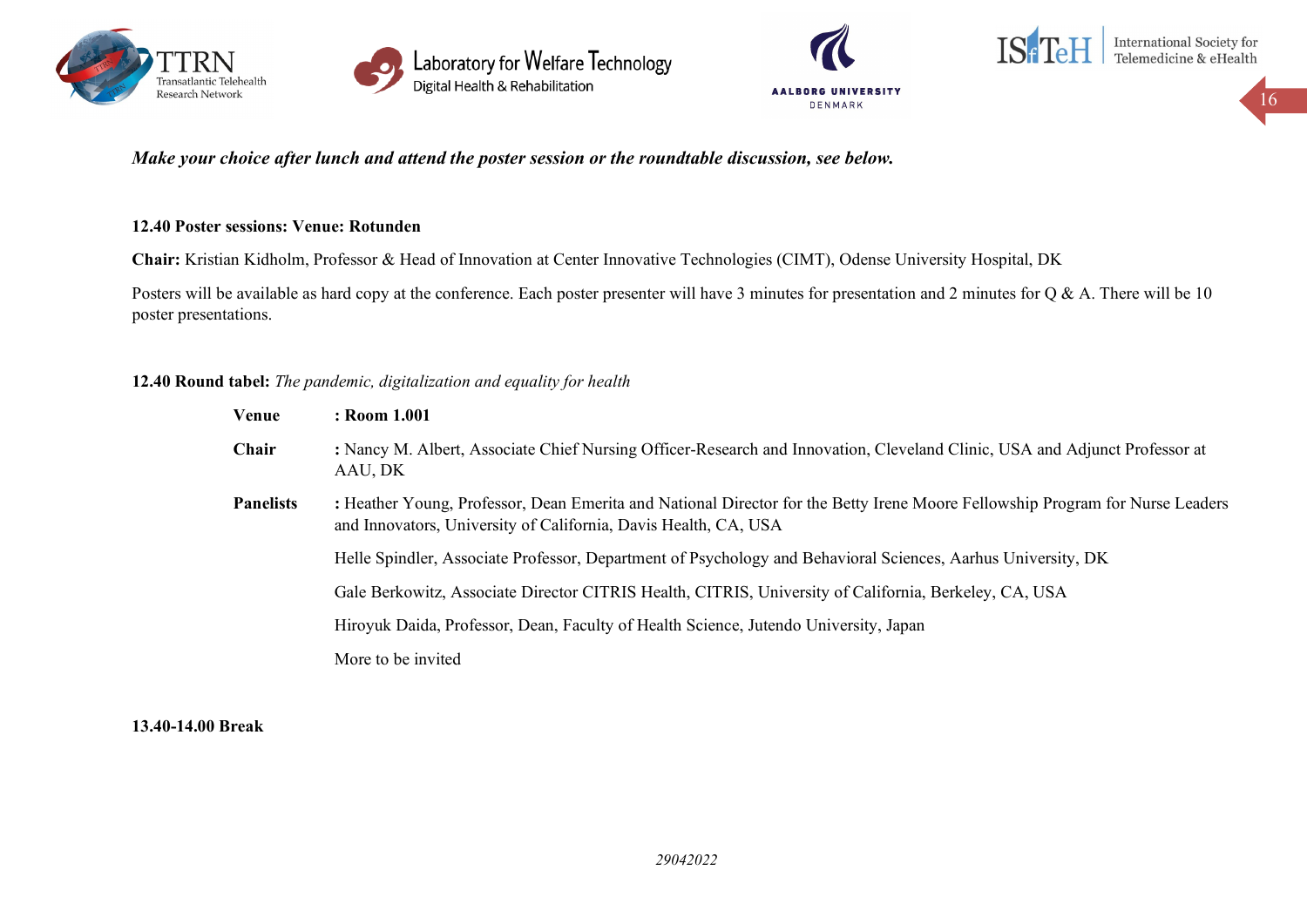







**Venue: Room 1.008, Building A**

**14.00 Keynote 10:** *Challenges for Danish hospitals in the digital transformation - and how we handle them in practice?* Professor Kristian Kidholm, Head of Innovation at Center Innovative Technologies (CIMT), Odense University Hospital, DK

**14.15 Keynote 11:** *Patients and Healthcare 2050 - where are we heading?* by Birthe Dinesen, AAU

**14.30 Closing discussion:** *Digital health beyond COVID-19: What are the lessons learned? What are future research areas?* By David Lindeman, Kristian Kidholm and Birthe Dinesen

**15.00 Reception and Networking**

**15.30 End of conference**